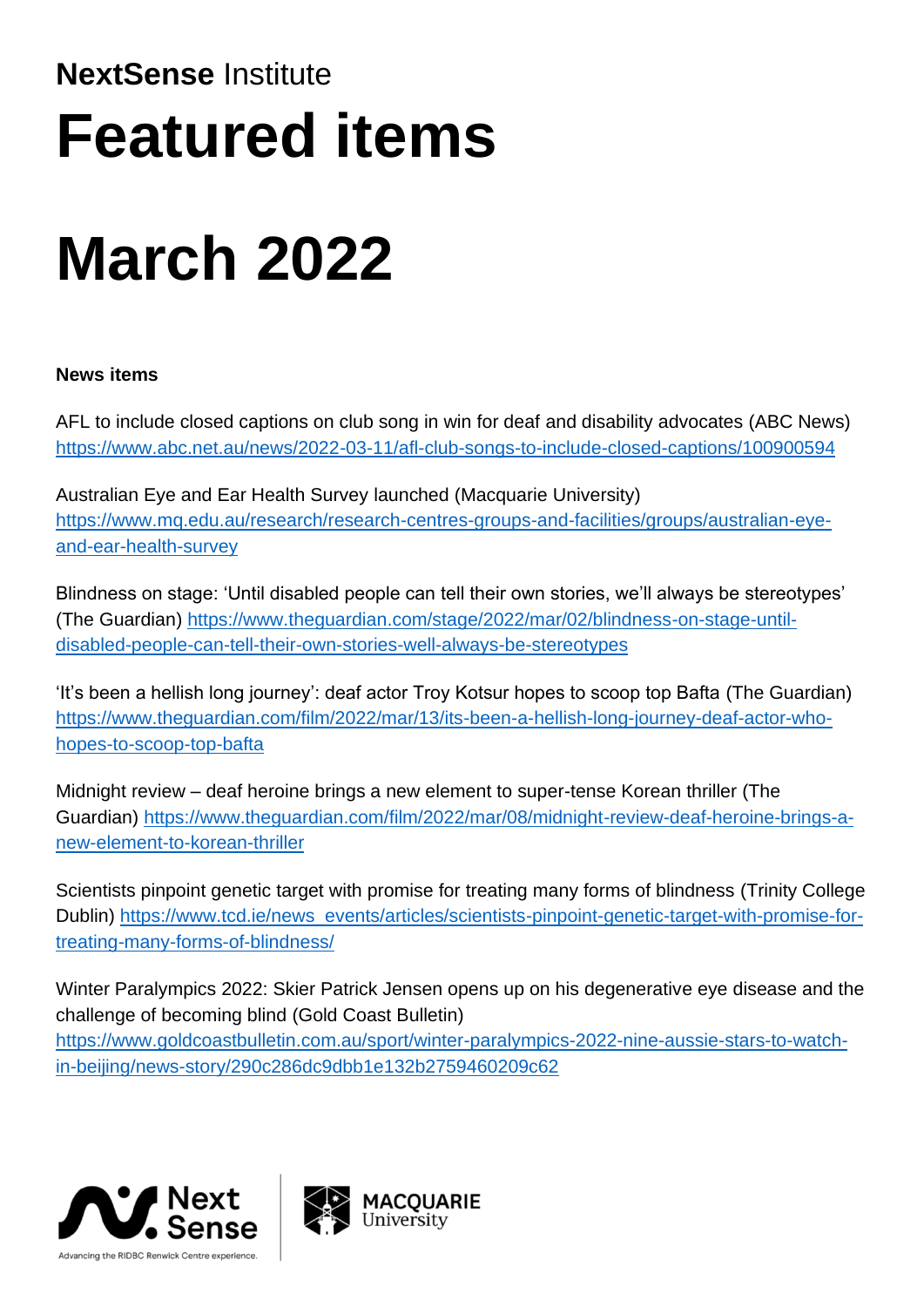#### **Events and conferences**

AG Bell Global Listening and Spoken Language (LSL) Virtual Symposium, June 29-30, 2022. Early bird registration now available <https://agbellsymposium.com/>

18th Deafblind International World Conference 2023 [https://www.deafblindnetworkontario.com/news-events/18th-deafblind-international-world](https://www.deafblindnetworkontario.com/news-events/18th-deafblind-international-world-conference-2023/)[conference-2023/](https://www.deafblindnetworkontario.com/news-events/18th-deafblind-international-world-conference-2023/)

11th National Deafblind Conference, 30 June – 1 July 2022 <https://event.icebergevents.com.au/db-2022>

#### **Surveys**

Auslan Memory Test (University of Queensland)<https://bit.ly/MemoryTestEOI>

Child Wellbeing and COVID: National Survey (Australian Human Rights Commission), closes 20th March 2022 [https://humanrights.gov.au/our-work/childrens-rights/projects/child-wellbeing-and](https://humanrights.gov.au/our-work/childrens-rights/projects/child-wellbeing-and-covid-national-survey)[covid-national-survey](https://humanrights.gov.au/our-work/childrens-rights/projects/child-wellbeing-and-covid-national-survey)

Understanding the Accessibility Challenges of Blind or Vision Impaired Music Learners (Carleton University) [https://cil.csit.carleton.ca/accessibility-challenges-for-blind-or-visually-impaired-music](https://cil.csit.carleton.ca/accessibility-challenges-for-blind-or-visually-impaired-music-learners/)[learners/](https://cil.csit.carleton.ca/accessibility-challenges-for-blind-or-visually-impaired-music-learners/)

#### **Newsletters**

AccessWorld (American Foundation of the Blind), February 2022 <https://www.afb.org/aw/23/2>

Braille Monitor (National Federation of the Blind), March 2022 [https://nfb.org//images/nfb/publications/bm/bm22/bm2203/bm2203tc.htm](https://nfb.org/images/nfb/publications/bm/bm22/bm2203/bm2203tc.htm)

EP magazine <https://reader.mediawiremobile.com/epmagazine/issues/207706/viewer> and <https://reader.mediawiremobile.com/epmagazine/issues/207743/viewer>

LSL Leading Edge (AG Bell), January-February 2022 <https://agbell.dm.networkforgood.com/emails/1753836>

One in Six newsletter (Deafness Forum), 16 February 2022 <https://www.deafnessforum.org.au/news-and-issues/subscribe-to-our-newsletter/>

Paths to Technology (Perkins School for the Blind) [https://pathstotechnology.cmail19.com/t/ViewEmail/d/11F3150E427BE74D2540EF23F30FEDED/](https://pathstotechnology.cmail19.com/t/ViewEmail/d/11F3150E427BE74D2540EF23F30FEDED/9CB23F13C2D5AE381A21C02EB51F5606) [9CB23F13C2D5AE381A21C02EB51F5606](https://pathstotechnology.cmail19.com/t/ViewEmail/d/11F3150E427BE74D2540EF23F30FEDED/9CB23F13C2D5AE381A21C02EB51F5606) and [https://pathstotechnology.cmail19.com/t/ViewEmail/d/5E6A1C244FC3FBAC2540EF23F30FEDED/](https://pathstotechnology.cmail19.com/t/ViewEmail/d/5E6A1C244FC3FBAC2540EF23F30FEDED/9CB23F13C2D5AE381A21C02EB51F5606) [9CB23F13C2D5AE381A21C02EB51F5606](https://pathstotechnology.cmail19.com/t/ViewEmail/d/5E6A1C244FC3FBAC2540EF23F30FEDED/9CB23F13C2D5AE381A21C02EB51F5606)

**NextSense** Institute is operated by NextSense in affiliation with Macquarie University (CRICOS Provider No. 00002J). 'NextSense' is a registered trade mark of Royal Institute for Deaf and Blind Children (ABN 53 443 272 865)